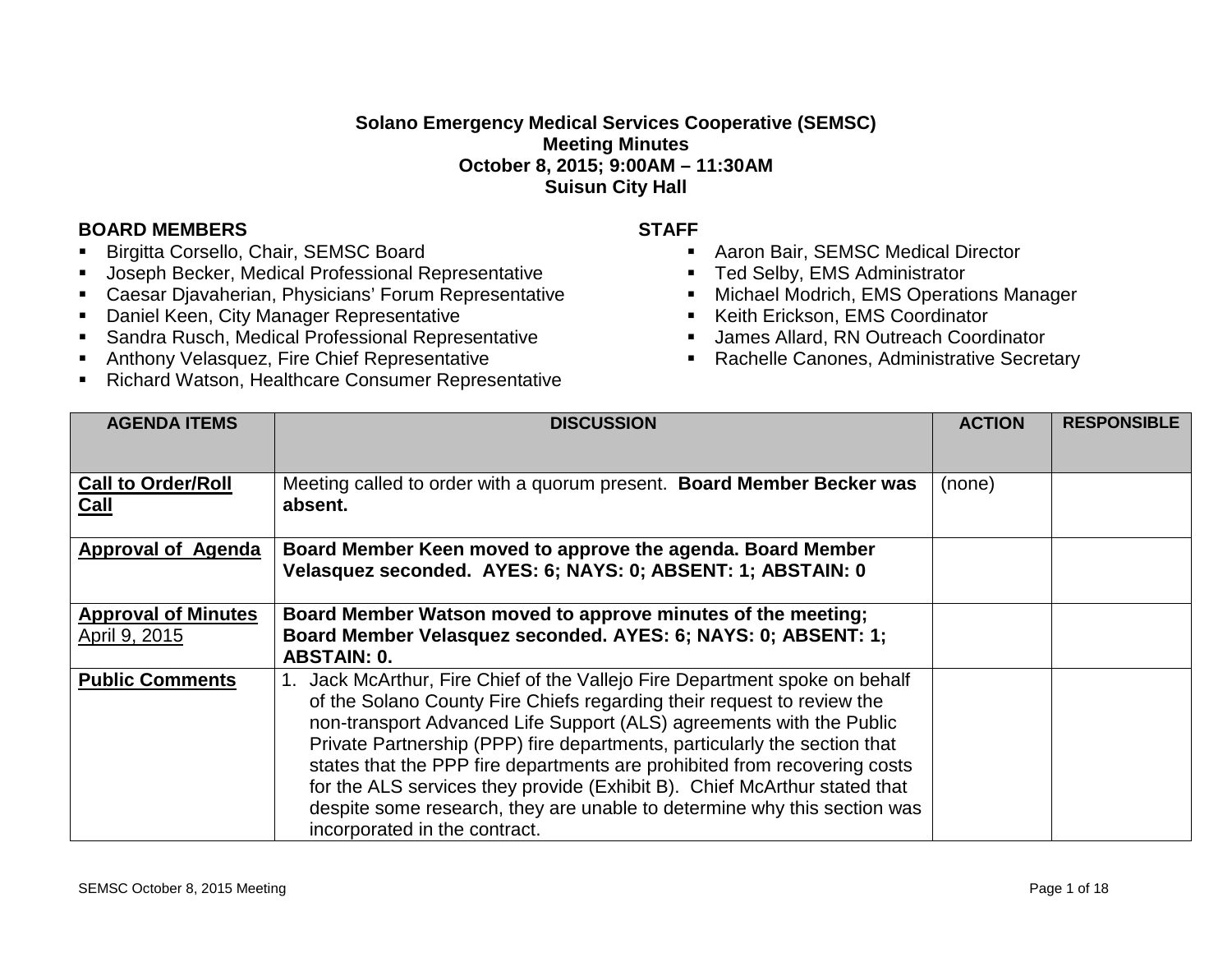| way. The Fire Chiefs would like to have the tools to deal with those<br>changes, be pro-active, and have the ability within their cities and<br>organizations to respond to those changes from both the funding side and<br>the medical services side. Chief McArthur requested that this issue be<br>agendized at the soonest possible time, and have a discussion on<br>whether this particular clause is necessary in the non-transport ALS<br>agreements.<br>2. Jim Lydon, Fire Chief of Benicia Fire Department, also spoke to provide<br>clarification on the memorandum he wrote in July 2015 on behalf of the<br>Solano County Fire Chiefs regarding the PPP partnership agreement.<br>Chief Lydon explained that the purpose of that memo was to engage the<br>SEMSC Board in a discussion about Exhibit B of the non-transport ALS<br>agreements, and the change of language that the Fire Chiefs are seeking<br>in that agreement. At the time there was urgency, based on legislation that<br>was pending, which has been delayed. Chief Lydon clarified that it is not<br>only about the legislation that is pending, or the future legislation that may<br>come through. It is really about changing the language in order to |  |
|---------------------------------------------------------------------------------------------------------------------------------------------------------------------------------------------------------------------------------------------------------------------------------------------------------------------------------------------------------------------------------------------------------------------------------------------------------------------------------------------------------------------------------------------------------------------------------------------------------------------------------------------------------------------------------------------------------------------------------------------------------------------------------------------------------------------------------------------------------------------------------------------------------------------------------------------------------------------------------------------------------------------------------------------------------------------------------------------------------------------------------------------------------------------------------------------------------------------------------------------|--|
| address the concept of cost recovery, and the ability of the participating<br>cities to conduct first responder billing if they so choose. Chief Lydon<br>reiterated the request to have this matter agendized at a future SEMSC<br>meeting, either at the next one in January or at possibly at special meeting<br>sometime sooner. Chief Lydon added that they wanted the ability to be<br>able have that language reviewed and changed, which would then allow<br>the participating cities through their legal staff and counsels to determine<br>any legal or political issues should they decide to move forward with cost<br>recovery.                                                                                                                                                                                                                                                                                                                                                                                                                                                                                                                                                                                                |  |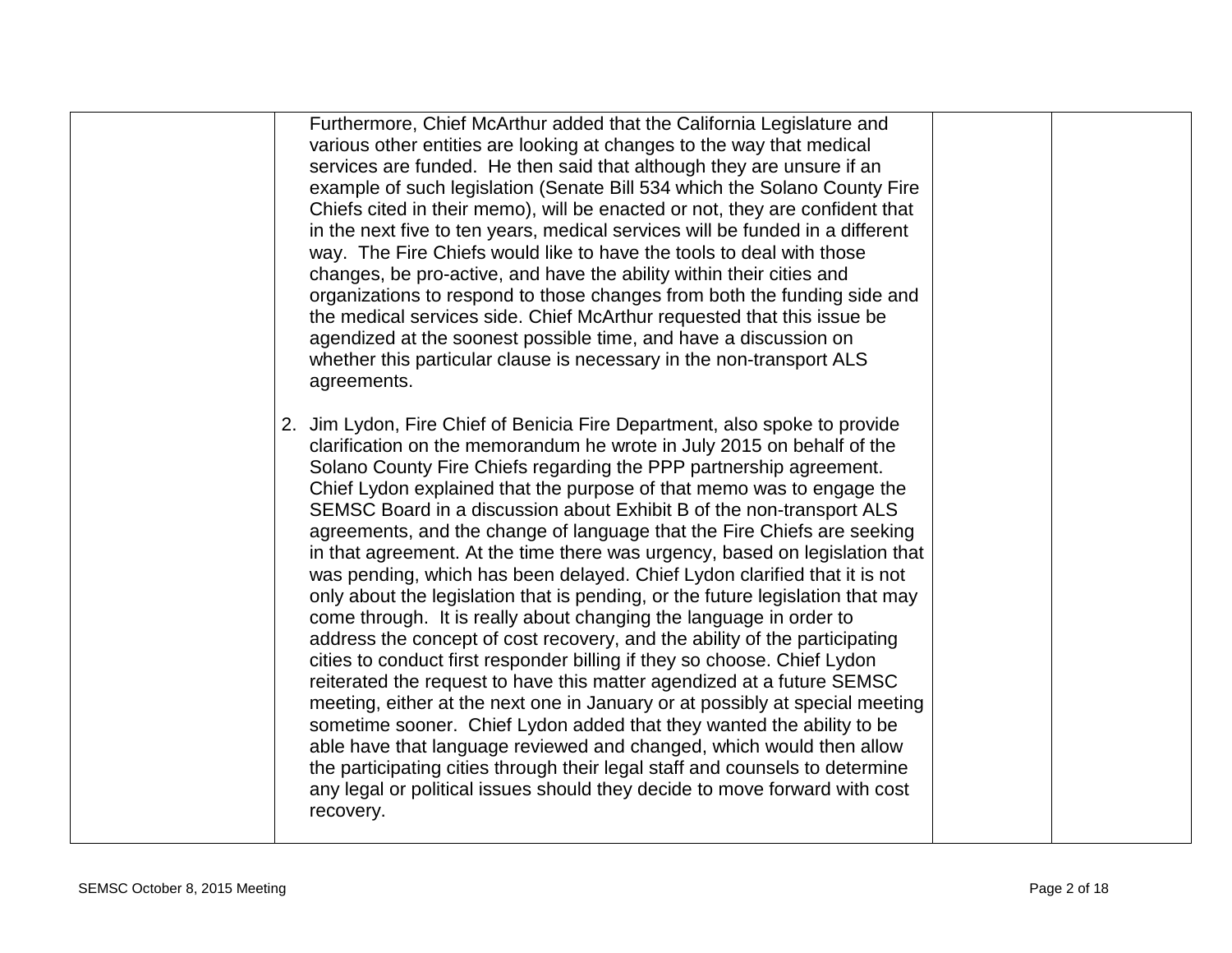|                                                   | Chief Lydon added that it is those cities' decision to choose how they wish<br>to pursue funding for the delivery of first responder ALS services within<br>their communities.                                                                                                                                                                                                                                                                                                                                                                                                                                                                                                                                                                                                                                              |  |
|---------------------------------------------------|-----------------------------------------------------------------------------------------------------------------------------------------------------------------------------------------------------------------------------------------------------------------------------------------------------------------------------------------------------------------------------------------------------------------------------------------------------------------------------------------------------------------------------------------------------------------------------------------------------------------------------------------------------------------------------------------------------------------------------------------------------------------------------------------------------------------------------|--|
|                                                   | 3. Ross Fay of CALSTAR introduced John Betancourt who will now be<br>heading operations management in the local area. Mr. Fay added that he<br>and Mr. Betancourt will likely trade roles for a while during a transition<br>period until the latter takes on the local operations management role<br>completely. Mr. Fay will be concentrating more on state-level EMS liaison<br>work, as well as developing programs for the CALSTAR transfer center.<br>Mr. Betancourt spoke briefly and stated he was looking forward to working<br>in Solano County.                                                                                                                                                                                                                                                                  |  |
| <b>Reports</b><br>a. Medical Director's<br>Report | a. Dr. Aaron Bair provided an update on the following items:<br>There is one active probationary action that is ongoing.<br>$\bullet$<br>No new policies or protocols to report.<br>$\bullet$<br>Meeting was held with various specialty care centers to discuss<br>ongoing issues including having multiple Level II Trauma Centers in<br>Solano County. During the meeting, participants were reminded that<br>based on the California Code of Regulations, the issue at hand is the<br>regulation that limits the number of Level II Trauma Centers to one per<br>350,000 persons in a catchment area. An important issue is the<br>dilution of the patient population, resulting in the dilution of the skill set<br>of the medical personnel at those trauma centers. This will be<br>discussed further in the agenda. |  |
| b. EMS<br>Administrator's<br>Report               | b. Mr. Ted Selby, EMS Administrator, provided an update on the following<br>items:<br>1. General Update - Mr. Selby stated that he was the EMS Administrator<br>from May 2010 until February 2014, at which time he was transferred<br>to manage and oversee the Family Health Services (FHS) Clinics. Mr.<br>Selby added that he will now continue on his role as EMS<br>Administrator in addition to overseeing the FHS clinics.                                                                                                                                                                                                                                                                                                                                                                                          |  |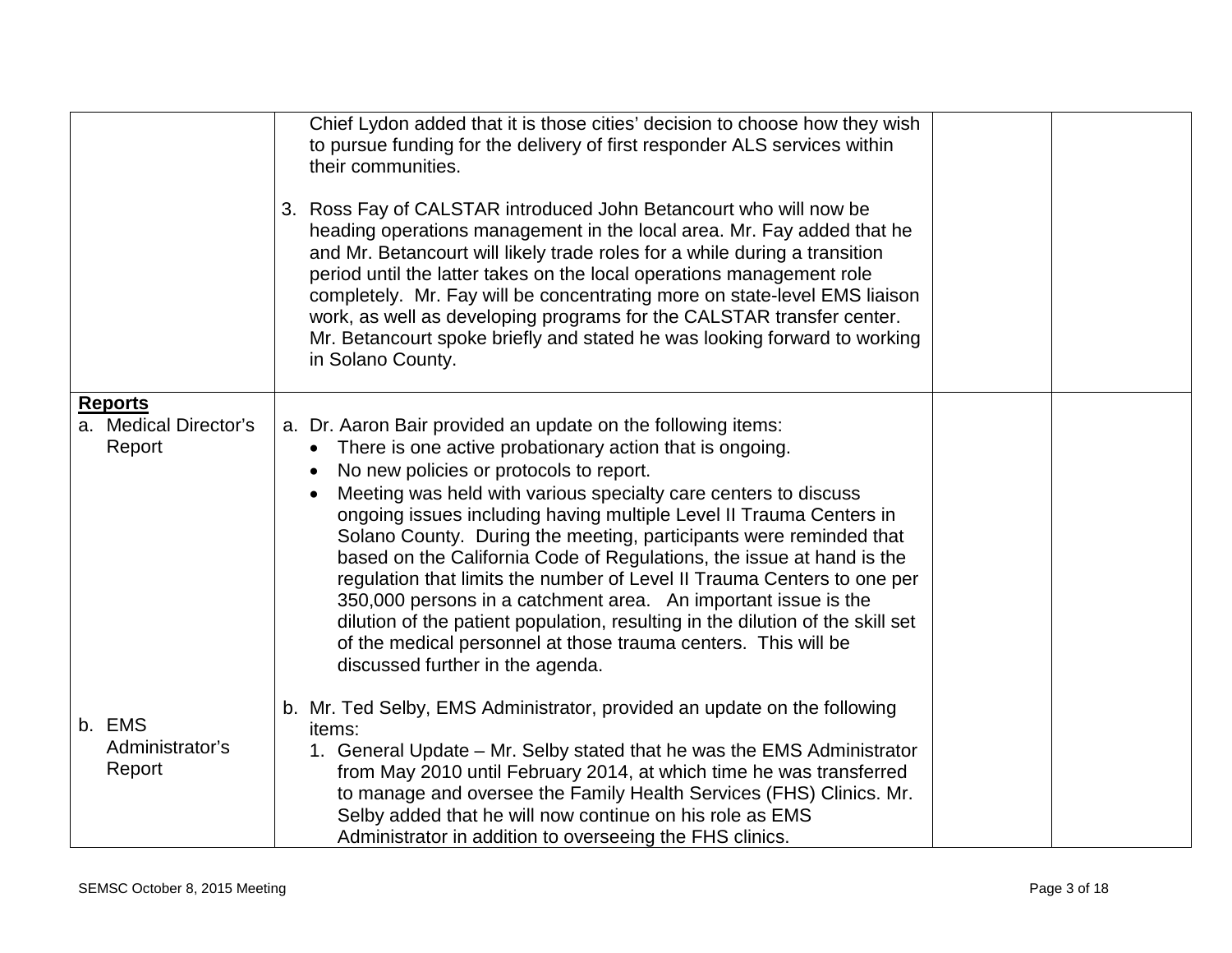| It was added that a new Health Services Manager will be appointed to<br>function as Associate EMS Administrator. This person will handle the<br>operational aspects of managing the EMS Agency. A new Health<br>Education Specialist who will function as trauma operations outreach<br>and education specialist will also be hired. The new manager will be on<br>board within the next couple of weeks, while the health education<br>specialist is expected to be on board within the month. The addition of<br>these individuals is expected to increase the EMS Agency's overall<br>efficiency and effectiveness.                                                                                   |
|----------------------------------------------------------------------------------------------------------------------------------------------------------------------------------------------------------------------------------------------------------------------------------------------------------------------------------------------------------------------------------------------------------------------------------------------------------------------------------------------------------------------------------------------------------------------------------------------------------------------------------------------------------------------------------------------------------|
| 2. System Performance Report – Mr. Selby stated that with regard to pre-<br>hospital EMS partners, Medic Ambulance and the Public Private<br>Partnership (PPP) Fire Department partners have continued their<br>exemplary service to the residents and visitors of Solano County.<br>Response time statistics for the fourth quarter of FY 2014-2015 for<br>Medic Ambulance are at an average of 99%. Medic has continued<br>their commitment to the community with numerous upgrades, including                                                                                                                                                                                                         |
| their brand-new state-of-the-art headquarters in Vallejo.<br>The PPP Fire Departments continue to provide very strong support.<br>Response time averages for this quarter – Benicia was at 94%, Dixon<br>was at 96%, Fairfield was at 90%, and Vallejo was at 95%.<br>3. System Update – The final report on the annual audit of the SEMSC<br>for FY 2013-2014 was sent to the SEMSC Board via email on June 18,<br>2015. Copies of the final audit report are available to interested parties<br>upon request from the EMS Agency. Mr. Selby added that according<br>to the Solano County Auditor-Controller's Office (ACO), it took them<br>106 hours to conduct the audit at the cost of \$11,130.00. |
| 4. Trauma Update – Mr. Selby added that for this meeting, the trauma<br>system update is agendized, and will be addressed later.                                                                                                                                                                                                                                                                                                                                                                                                                                                                                                                                                                         |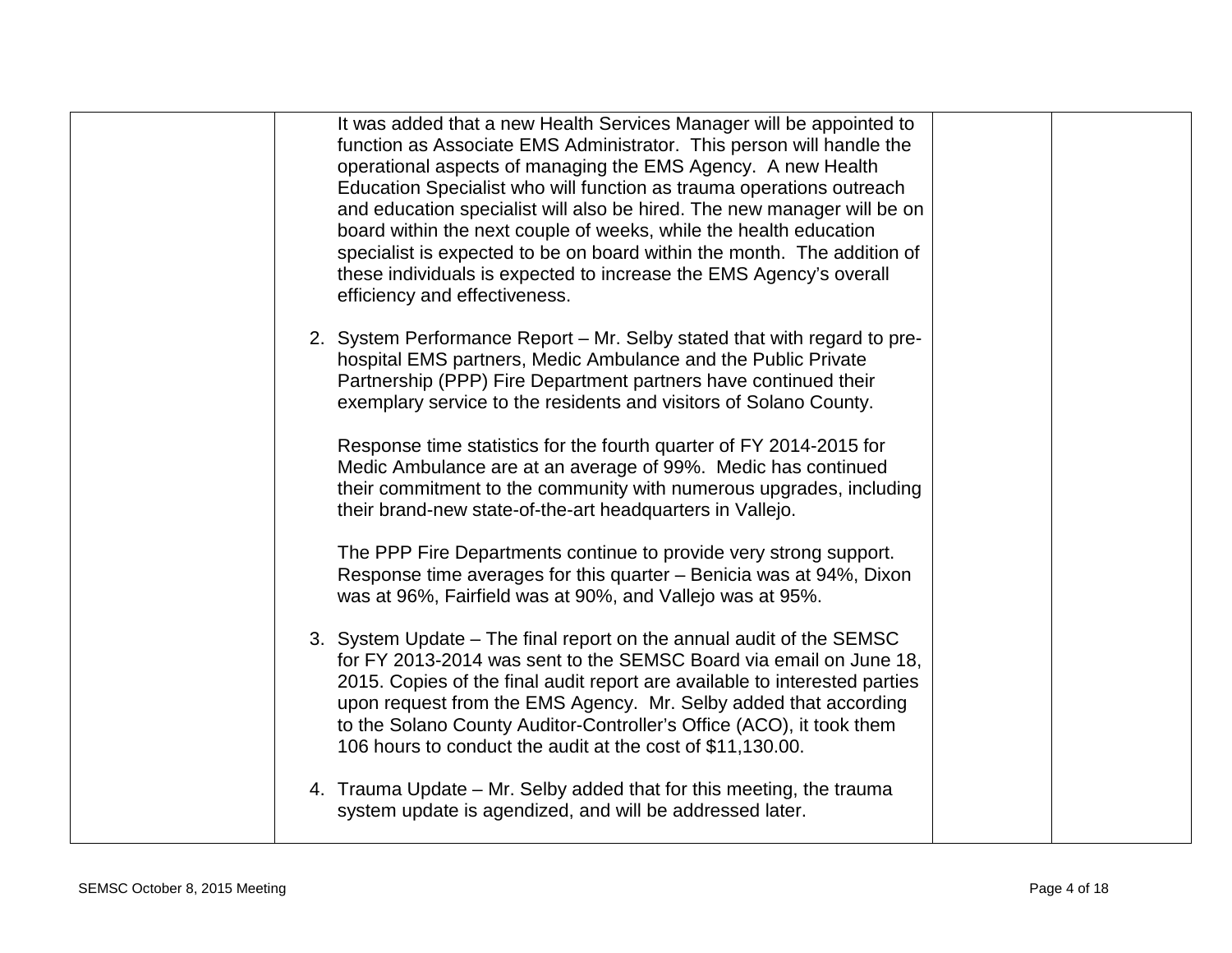| 5. Legislative Update - This update is specifically focused on Senate Bill<br>(SB) 534. As some of the public comments alluded to, EMS received<br>a memorandum from Benicia Fire Department on July 17, 2015<br>recommending removal or modification of language contained in the<br>non-transport ALS agreements signed by each of the PPP Fire<br>Departments and the SEMSC. The statement of issue was the<br>potential adoption of Senate Bill 534 which would have allowed non-<br>transporting first responder government entities to bill Medi-Cal at the<br>same rate that the government entities that provide medical transport<br>receive. The memorandum is included in the Board's meeting packet.<br>Mr. Selby added that he met in person with the PPP Fire Department                                                                                                                                                                                                   |  |
|------------------------------------------------------------------------------------------------------------------------------------------------------------------------------------------------------------------------------------------------------------------------------------------------------------------------------------------------------------------------------------------------------------------------------------------------------------------------------------------------------------------------------------------------------------------------------------------------------------------------------------------------------------------------------------------------------------------------------------------------------------------------------------------------------------------------------------------------------------------------------------------------------------------------------------------------------------------------------------------|--|
| representatives on August 3, 2015 to discuss the implications<br>associated with the bill, and to better understand the time sensitivity<br>alluded to in the aforementioned memorandum. Much of the<br>discussion centered on the requirement to have a billing system in<br>place in order to be eligible to receive these proposed revenues.<br>Subsequently, a teleconference was held on August 20, 2015 to talk<br>about the possibility of expediting this process. In early September, it<br>was learned that SB 534 failed to leave one of the key committees in<br>the State Senate in May when it was last amended. Therefore, the bill<br>did not complete the required process in the Senate, and has now<br>become a two-year bill. It will not be back for consideration in the<br>Senate until at least January 2016, and at that time the bill will have to<br>clear the State Senate and move on to the State Assembly. An<br>effective date of July 2016 is unlikely. |  |
| Subsequent discussions with the PPP Fire Departments indicated that<br>the request was not based solely on the passage of SB 534, but rather<br>to have the non-transport ALS agreements amended whether the bill<br>passes or fails.                                                                                                                                                                                                                                                                                                                                                                                                                                                                                                                                                                                                                                                                                                                                                    |  |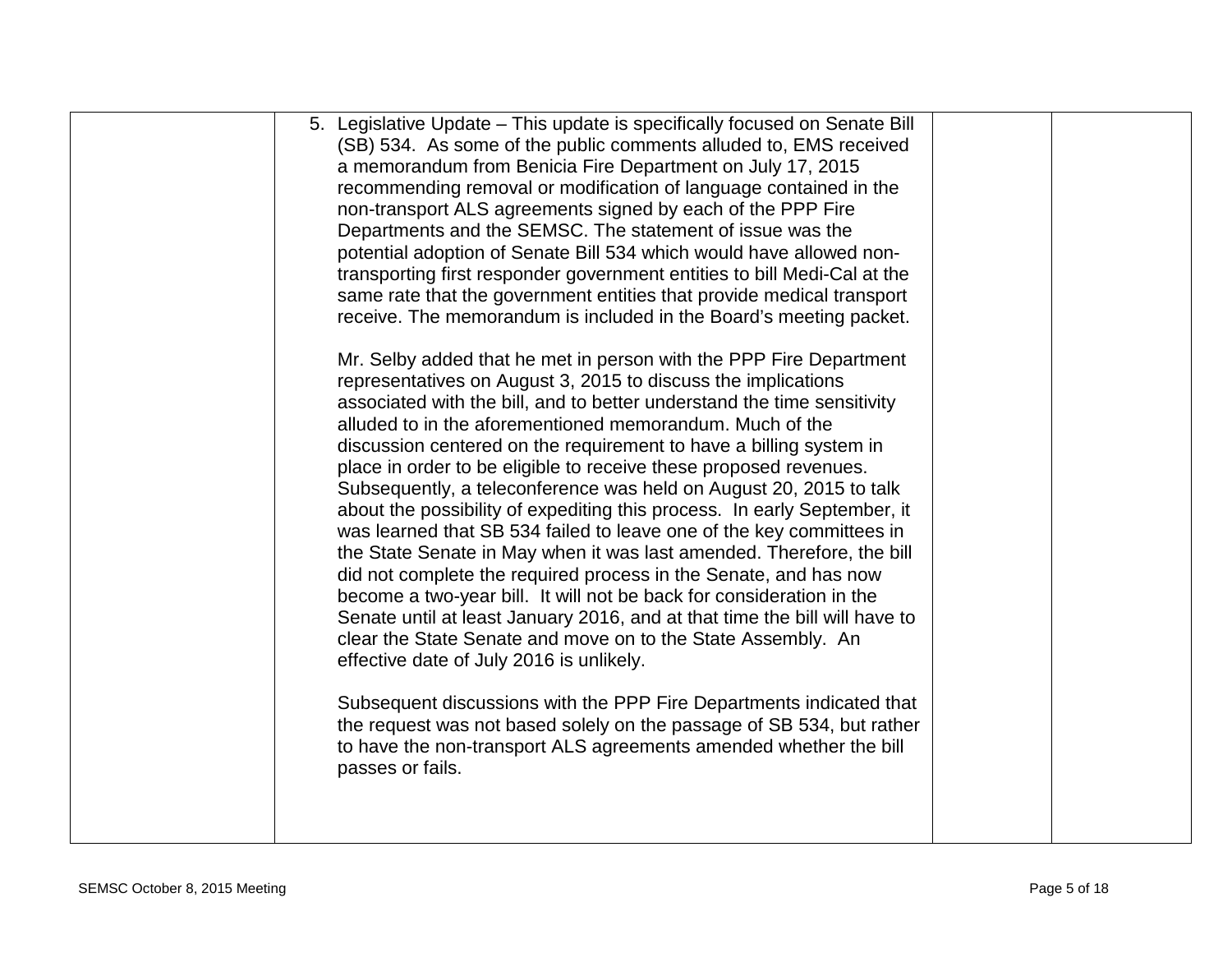| Dr. Matyas and Mr. Selby met with the PPP Fire Department<br>representatives again on September 25, 2015 to discuss the latest<br>status of SB 534 and to impart to the PPP Fire Departments what was<br>needed to evaluate their request for modification of the non-transport<br>ALS agreements. Data relating to increased cost of services,<br>increased call volume, etc. was requested. Dr. Matyas explained that<br>because the PPP proceeds were intended for the purpose first<br>responder ALS services provided, it was important to provide the<br>rationale for why the change was being requested.                                                                                                                                                                                                                                                                                                                                                                                                                                                                                         |  |
|----------------------------------------------------------------------------------------------------------------------------------------------------------------------------------------------------------------------------------------------------------------------------------------------------------------------------------------------------------------------------------------------------------------------------------------------------------------------------------------------------------------------------------------------------------------------------------------------------------------------------------------------------------------------------------------------------------------------------------------------------------------------------------------------------------------------------------------------------------------------------------------------------------------------------------------------------------------------------------------------------------------------------------------------------------------------------------------------------------|--|
| Board Chair Corsello inquired as to what the next steps that staff<br>and/or legal will need to take, in light of the earlier public comments, in<br>order to agendize the item as a formal report. Mr. Selby replied that<br>data has been requested from the PPP Fire Departments to put the<br>package together to present the background information to the<br>SEMSC Board to agendize this matter at a future meeting. The<br>information requested is to provide justification to the Board as to why<br>that request to amend or modify that contractual agreement was being<br>made. Mr. Selby further stated that there seemed to have been<br>concurrence with those present at that meeting with Dr. Matyas, that<br>there is data that can be pulled together in order to agendize this<br>matter and bring it to the SEMSC Board. County Counsel stated that<br>the goal of staff is to ensure that complete information is collected<br>before this matter is presented to the Board in order to be able to<br>answer questions and issues that may come up in considering this<br>matter. |  |
| Board Chair Corsello further inquired as to how the information<br>collection and dialogue is coming along, as the public comment<br>requests indicated that a desire to bring this matter up at the next<br>SEMSC Board Meeting in January. Board Chair Corsello specifically<br>asked if things are on track to have at the very least, a status report<br>presented at the next meeting.                                                                                                                                                                                                                                                                                                                                                                                                                                                                                                                                                                                                                                                                                                              |  |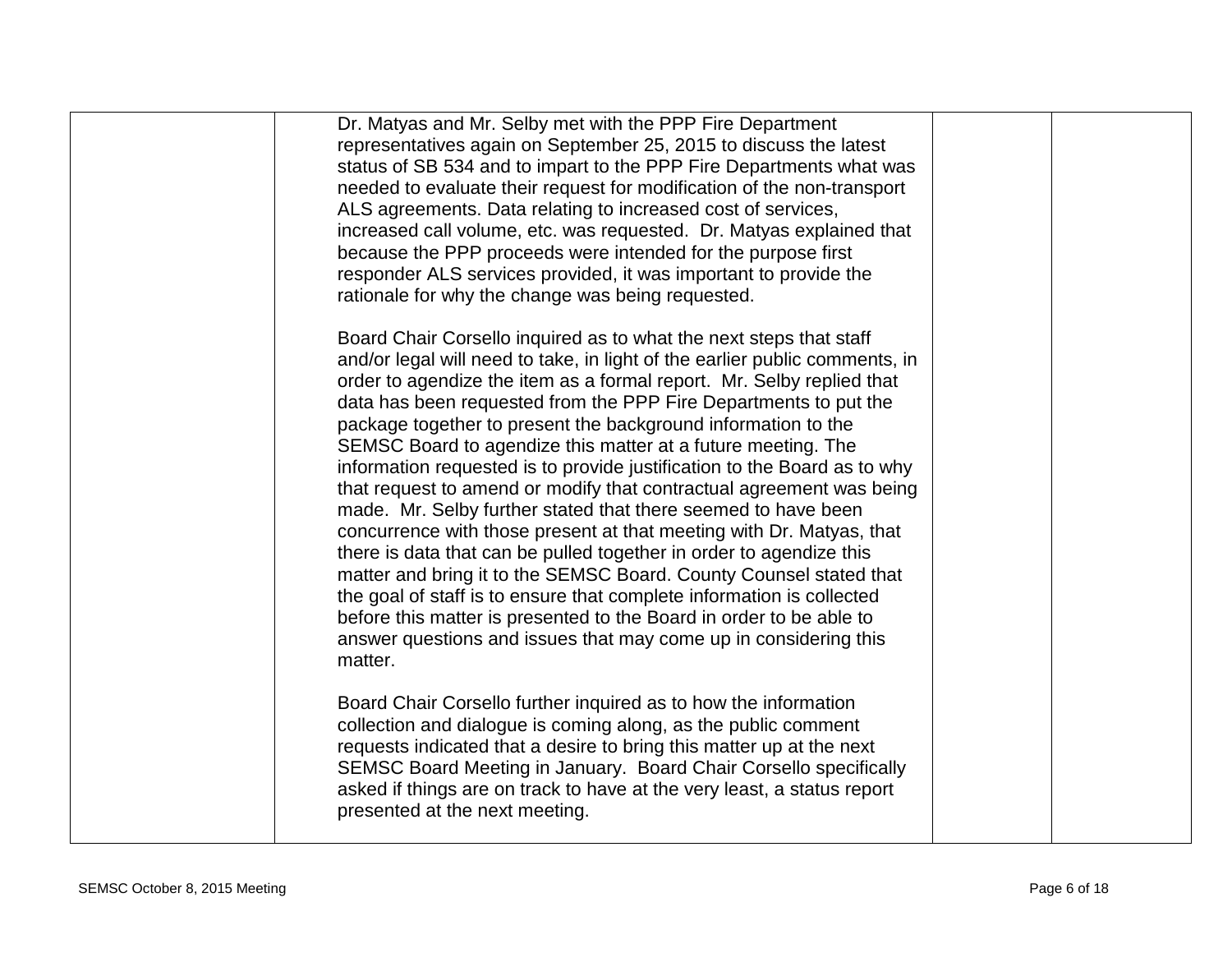| Chief McArthur of Vallejo Fire stated that some of the data was there in<br>the request, but the PPP Fire Departments would like to have<br>additional discussions with staff about exactly what type of data is<br>needed, noting that the cost going up is not what they are talking<br>about. Chief McArthur added that since this began, the whole way that<br>EMS functions has changed. For instance, the City of Vallejo has<br>about \$26 million a year engaged in primarily providing EMS services,<br>and the City receives back approximately \$600,000 per year from the<br>PPP agreement, which helps to work on response times. The<br>prohibition against any other cost recovery is really the issue. Chief<br>McArthur noted that they still want to talk about exactly how data is<br>going to change that part of the discussion, before they can provide<br>the information requested. |  |
|-------------------------------------------------------------------------------------------------------------------------------------------------------------------------------------------------------------------------------------------------------------------------------------------------------------------------------------------------------------------------------------------------------------------------------------------------------------------------------------------------------------------------------------------------------------------------------------------------------------------------------------------------------------------------------------------------------------------------------------------------------------------------------------------------------------------------------------------------------------------------------------------------------------|--|
| Board Chair Corsello clarified that there will either be an update or<br>some sort of discussion on this matter at the next SEMSC Board<br>Meeting. Mr. Selby concurred.                                                                                                                                                                                                                                                                                                                                                                                                                                                                                                                                                                                                                                                                                                                                    |  |
| Board Member Watson stated that in reading the materials in the<br>packet, he noted that Medic will have a role in the billing. Mr. Selby<br>replied that based on discussions that have occurred, Medic being<br>involved in billing for first responder fees could be part of the plan. The<br>Fire Departments could contract with Medic Ambulance to conduct<br>billing services for them.                                                                                                                                                                                                                                                                                                                                                                                                                                                                                                              |  |
| Board Member Rusch added that in regards to data collection, some of<br>the things she may be interested in looking at could include how the<br>Fire Departments are presently recovering costs, and what other<br>Counties do. Board Member Rusch indicated that a comparative<br>analysis may be useful in making an informed decision on this matter.                                                                                                                                                                                                                                                                                                                                                                                                                                                                                                                                                    |  |
| Board Member Velasquez indicated that this is an issue that he needs<br>to look to legal counsel to for guidance.                                                                                                                                                                                                                                                                                                                                                                                                                                                                                                                                                                                                                                                                                                                                                                                           |  |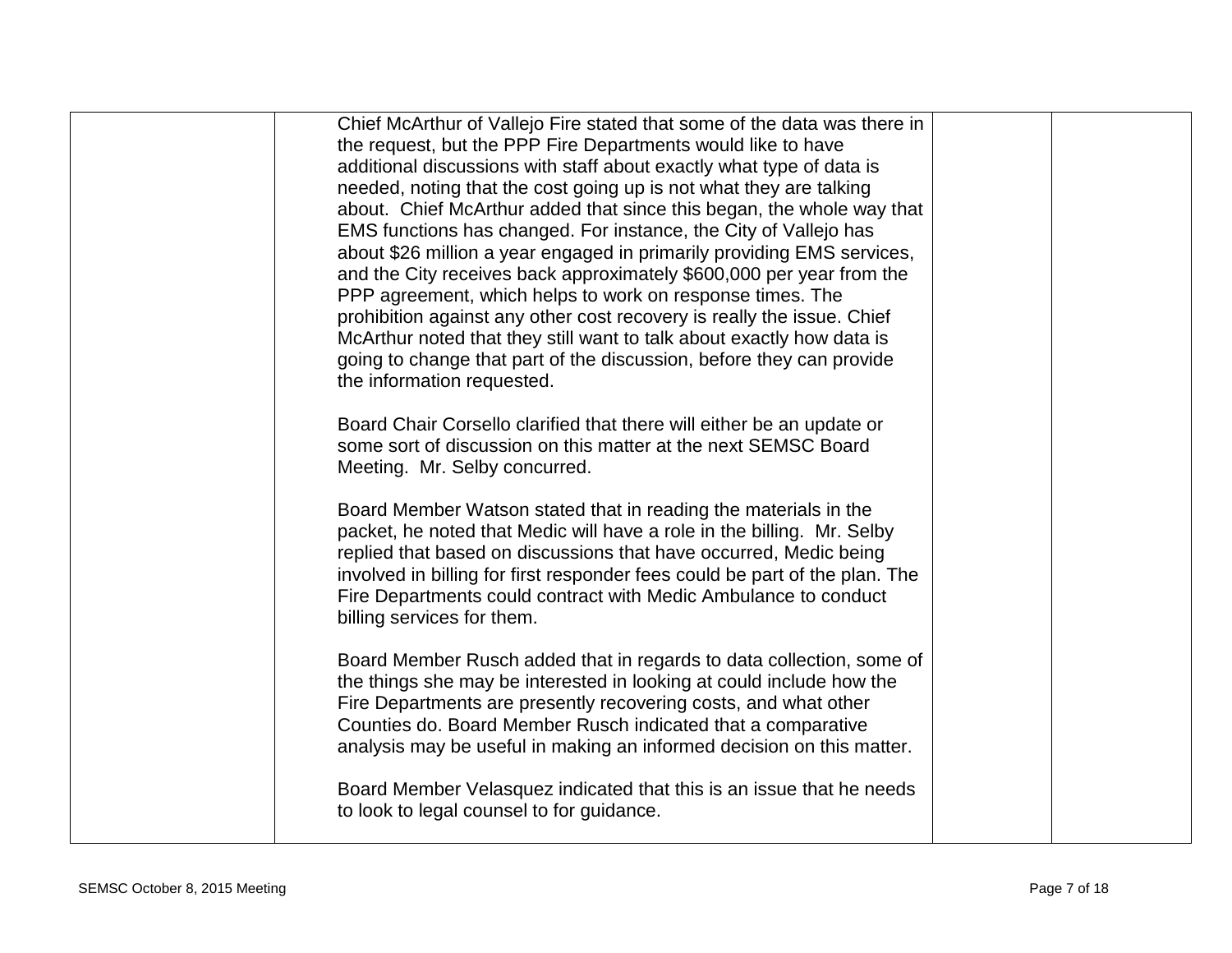|                 | c. James Pierson, Vice President of Operations for Medic Ambulance        |  |
|-----------------|---------------------------------------------------------------------------|--|
|                 | provided an update on current and future issues for their company:        |  |
|                 | 1. Community Paramedicine Program (CP) - Medic Ambulance began            |  |
|                 | receiving patients for CP from NorthBay's Congestive Heart Failure        |  |
| c. Contractor's | (CHF) and Chronic Obstructive Pulmonary Disease (COPD) program            |  |
| Report          | on September 19, 2015. This is a pilot program that came from the         |  |
|                 | State and the California Healthcare Foundation. Medic Ambulance           |  |
|                 | applied to be one of 12 pilot sites in the State about two years ago.     |  |
|                 | Mr. Pierson noted that there are over 31,000 registered paramedics in     |  |
|                 | California, and there are only 78 in this pilot, of which Medic has six.  |  |
|                 | Medic currently has six patients enrolled in the program. Medic           |  |
|                 | ambulance hopes to present more tangible data on CP at either the         |  |
|                 | January or April SEMSC Board Meeting.                                     |  |
|                 |                                                                           |  |
|                 | 2. Automatic External Defibrillator (AED) Program - Medic Ambulance's     |  |
|                 | AED program is going strong. This week, they are providing                |  |
|                 | Cardiopulmonary Resuscitation (CPR) and AED training to 77 Vallejo        |  |
|                 | Unified School District employees. This is part of the program to put     |  |
|                 | ten AEDs in all Vallejo public schools this year. In the past year, Medic |  |
|                 | Ambulance has provided 11 AEDs to the Travis Unified School District.     |  |
|                 | Mr. Pierson added that they are still trying to work with the Fairfield-  |  |
|                 | Suisun Unified School District to get them involved in the AED            |  |
|                 | program. This is part of Medic's commitment to get 60 AEDs out into       |  |
|                 | the community.                                                            |  |
|                 |                                                                           |  |
|                 | 3. Upgrades – Medic Ambulance purchased a new telephone recording         |  |
|                 | system for their Dispatch Center to allow them to retrieve phone calls    |  |
|                 | quicker. They are trying to receive accreditation from the Accredited     |  |
|                 | Center of Excellence (ACE) for Dispatch, through the National             |  |
|                 | Academies of Emergency Dispatch. If they acquire accreditation            |  |
|                 | through ACE, Medic Ambulance will be one of only 25 ambulance             |  |
|                 | services worldwide that carry both the Commission on Accreditation for    |  |
|                 | Ambulance Services (CAAS) and ACE accreditations.                         |  |
|                 |                                                                           |  |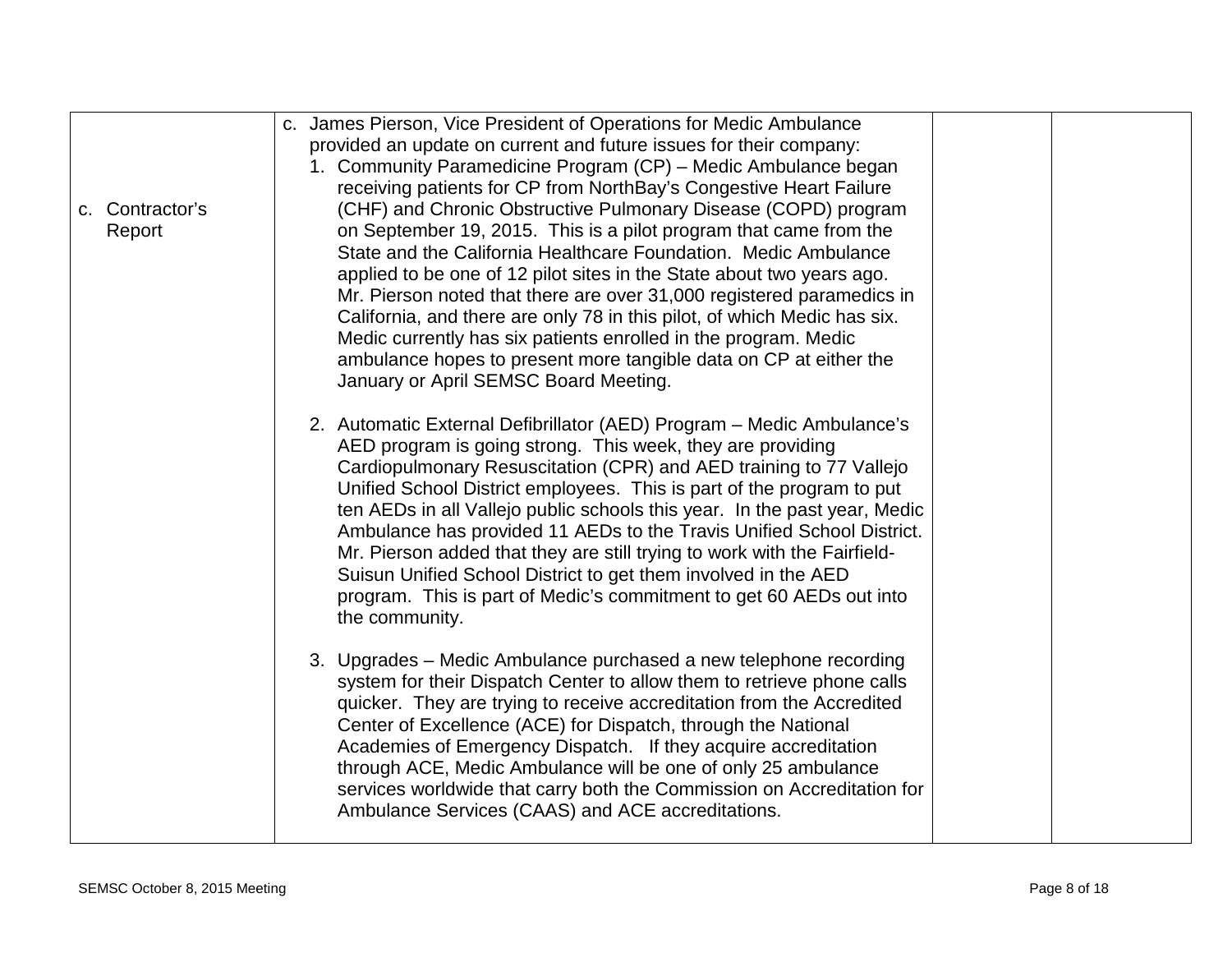|                                                                                                                                                                                                                                                            | The application for the ACE accreditation will be submitted later in the                                                                                                                                                                                                                                                                                                                                                                                                                                                                                                                                                                                                                                                                                                                                                                                                                                                                                                                                                                                                                                                                                                                         |  |
|------------------------------------------------------------------------------------------------------------------------------------------------------------------------------------------------------------------------------------------------------------|--------------------------------------------------------------------------------------------------------------------------------------------------------------------------------------------------------------------------------------------------------------------------------------------------------------------------------------------------------------------------------------------------------------------------------------------------------------------------------------------------------------------------------------------------------------------------------------------------------------------------------------------------------------------------------------------------------------------------------------------------------------------------------------------------------------------------------------------------------------------------------------------------------------------------------------------------------------------------------------------------------------------------------------------------------------------------------------------------------------------------------------------------------------------------------------------------|--|
|                                                                                                                                                                                                                                                            | month, and it is typically a six to eight week process to go through.<br>Medic Ambulance stated that they hope to provide an update on this                                                                                                                                                                                                                                                                                                                                                                                                                                                                                                                                                                                                                                                                                                                                                                                                                                                                                                                                                                                                                                                      |  |
|                                                                                                                                                                                                                                                            | process at either the January or April 2016 SEMC Board Meeting.                                                                                                                                                                                                                                                                                                                                                                                                                                                                                                                                                                                                                                                                                                                                                                                                                                                                                                                                                                                                                                                                                                                                  |  |
|                                                                                                                                                                                                                                                            |                                                                                                                                                                                                                                                                                                                                                                                                                                                                                                                                                                                                                                                                                                                                                                                                                                                                                                                                                                                                                                                                                                                                                                                                  |  |
|                                                                                                                                                                                                                                                            | Mr. Pierson extended an invitation to the SEMSC Board Members to<br>visit their new headquarters.                                                                                                                                                                                                                                                                                                                                                                                                                                                                                                                                                                                                                                                                                                                                                                                                                                                                                                                                                                                                                                                                                                |  |
|                                                                                                                                                                                                                                                            | Board Chair Corsello noted that Medic can let staff know when they<br>would like to make a formal presentation regarding the CP program so<br>that it can be incorporated into the agenda at a future meeting.                                                                                                                                                                                                                                                                                                                                                                                                                                                                                                                                                                                                                                                                                                                                                                                                                                                                                                                                                                                   |  |
|                                                                                                                                                                                                                                                            |                                                                                                                                                                                                                                                                                                                                                                                                                                                                                                                                                                                                                                                                                                                                                                                                                                                                                                                                                                                                                                                                                                                                                                                                  |  |
| <b>Regular Calendar</b><br>Items:                                                                                                                                                                                                                          |                                                                                                                                                                                                                                                                                                                                                                                                                                                                                                                                                                                                                                                                                                                                                                                                                                                                                                                                                                                                                                                                                                                                                                                                  |  |
|                                                                                                                                                                                                                                                            |                                                                                                                                                                                                                                                                                                                                                                                                                                                                                                                                                                                                                                                                                                                                                                                                                                                                                                                                                                                                                                                                                                                                                                                                  |  |
| a. Approve a three-<br>year agreement<br>with the Regents<br>of the University of<br>California for<br>\$32,400 per year<br>for the period of<br>September 2, 2015<br>to September 1,<br>2018 to provide<br><b>EMS Medical</b><br><b>Director Services</b> | a. Board Chair Corsello previously requested the EMS Administrator provide<br>a staff report on the agreement. Mr. Selby stated that at the last SEMSC<br>Board Meeting, it was reported that the services for EMS Agency Medical<br>Director services was set to expire, and staff was directed to negotiate a<br>multi-year agreement. The agreement being presented establishes a term<br>of three years. Staff recommends that the Board approve the three-year<br>agreement for EMS Agency Medical Director services with the Regents of<br>the University of California for the period of September 2, 2015 to<br>September 1, 2018.<br>Board Member Watson stated that participation in the EMS Medical<br>Directors' Association of California (EMDAC) should be included in the<br>Scope of Work. County Counsel replied that the Scope of Work stated on<br>the contract is not limited only to those things listed. Participation in<br>EMDAC is included in the EMS Medical Director's responsibilities. The<br>EMS Medical Director indicated that he already participates in EMDAC,<br>and having to revise the agreement to include this matter will only prolong<br>the process. |  |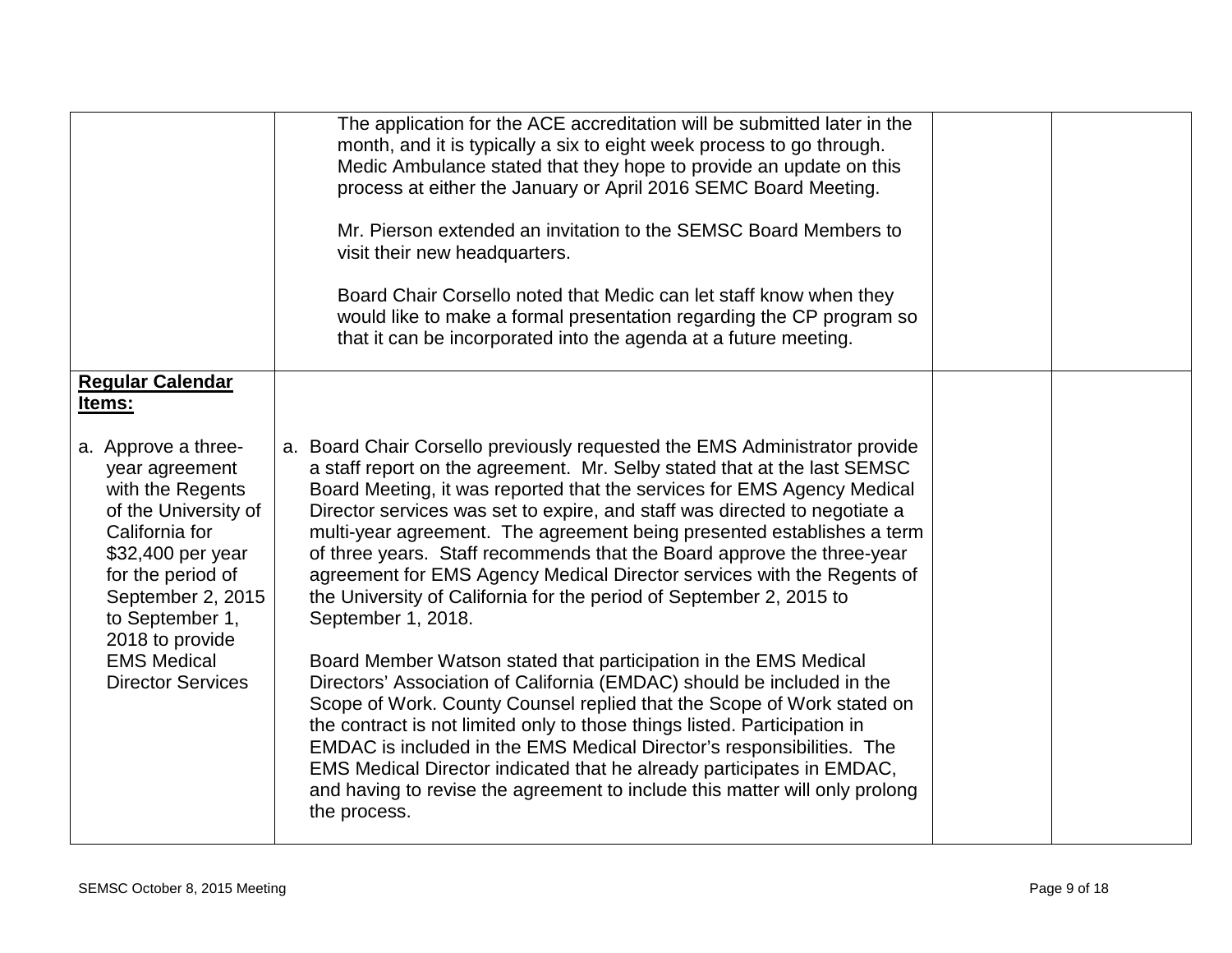|                                            | Board Member Keen moved to approve the agreement for EMS<br>Medical Director Services. Board Member Watson seconded.<br>AYES: 6; NAYS: 0; ABSENT: 1; ABSTAIN: 0                                                                                                                                             |        |  |
|--------------------------------------------|-------------------------------------------------------------------------------------------------------------------------------------------------------------------------------------------------------------------------------------------------------------------------------------------------------------|--------|--|
| b. Level II Trauma<br><b>Center Update</b> | b. Mr. Selby stated that during the April 2015 SEMSC Board meeting, staff<br>was directed to present an update or review of the Level II Trauma Center                                                                                                                                                      | (none) |  |
|                                            | question raised at that meeting. The review was to include medical and<br>legal information. As to the medical or clinical aspects, staff conducted a<br>study of Level II Trauma Center traffic that included a focus on trauma<br>triage and destination decision-making for a 90-day period of time. The |        |  |
|                                            | results indicated that 87% of the field transports were appropriately<br>transported while 13% were redirected by a base station. Michael<br>Modrich, RN, the EMS Trauma Program Administrator was requested to                                                                                             |        |  |
|                                            | speak briefly about the study conducted. A summary of the 90-day study<br>was included in the Board Members' meeting packets and presented at<br>the meeting. Mr. Modrich stated that data is collected from various                                                                                        |        |  |
|                                            | sources, one of which is First Watch, which provides a listing of all calls.<br>EMS staff looked at all trauma calls identified by First Watch in the months<br>of March, April, and May 2015. All trauma alerts (136) for these months                                                                     |        |  |
|                                            | were reviewed, and ten calls were excluded because they were<br>inappropriately categorized. For example, an ST Elevation Myocardial<br>Infarction (STEMI) call was categorized as a trauma call. This left 126<br>trauma calls, and these were categorized into Code 2 or Code 3. Code 2                   |        |  |
|                                            | calls were also excluded, as these types of calls are generally less severe<br>in nature. This left all the Code 3 trauma alerts (61), which are generally<br>the most critical types of trauma calls. The study revealed that the                                                                          |        |  |
|                                            | County's Trauma Triage Algorithm (TTA) was followed correctly 95% of<br>the time. The final destination based on the TTA was also reviewed, and<br>broken down into whether the patient went to a Level II or Level III Trauma                                                                              |        |  |
|                                            | Center or Other. (Other destination is a tertiary pediatric center if it is a<br>pediatric trauma patient being transported). These calls were also<br>reviewed to determine whether or not there was base contact made. It                                                                                 |        |  |
|                                            | was determined that approximately 31% of the Code 3 alerts for this<br>period had base contact.                                                                                                                                                                                                             |        |  |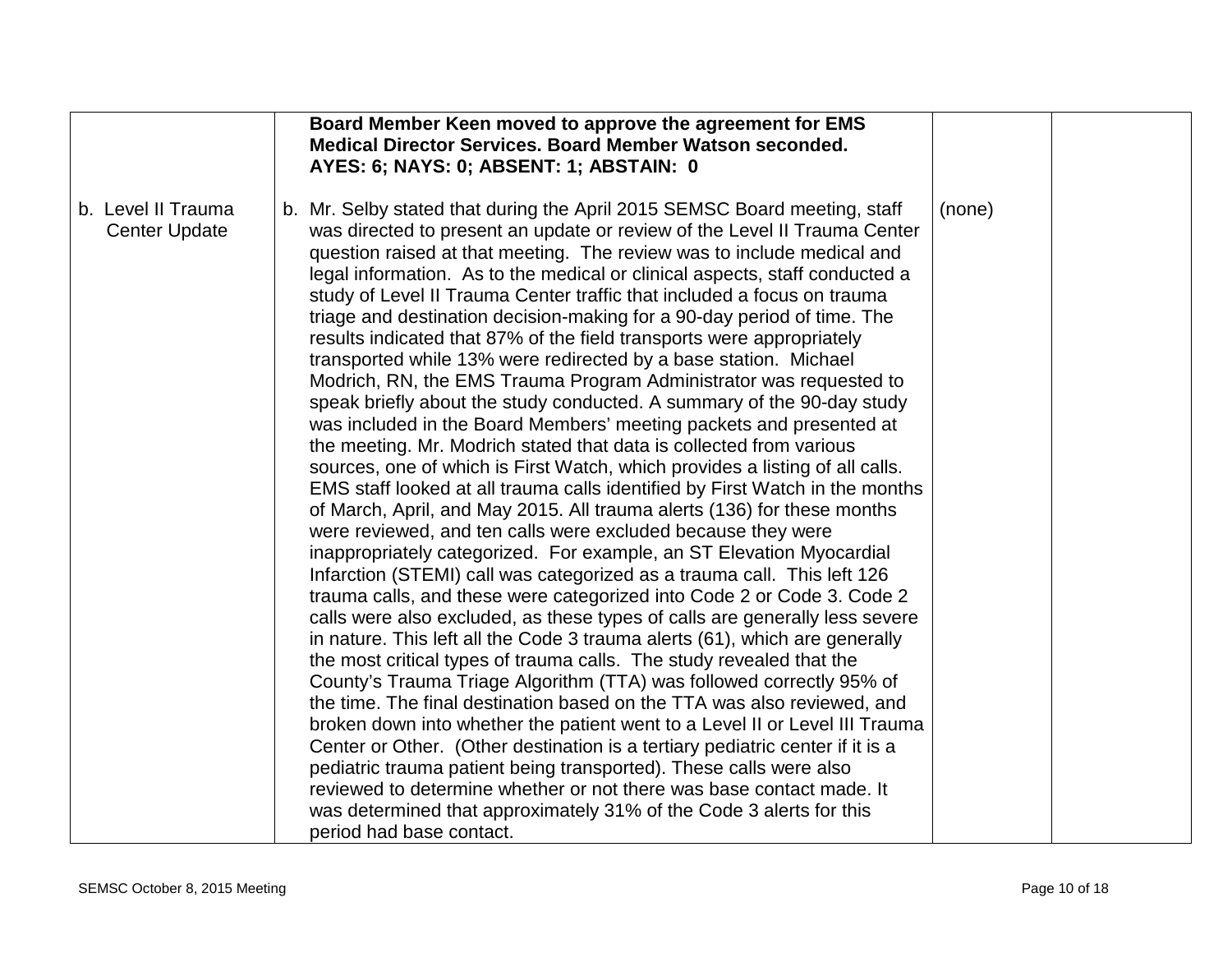| In regard to the legal aspects, Mr. Selby stated that the services of Page,<br>Wolfberg & Wirth have been secured to work on the Specialty Care<br>Provider designation standards and guidelines project, which includes<br>Trauma Centers. This afforded the EMS Agency the opportunity to request<br>research and a legal opinion on this matter. A letter was received from the<br>firm, and a copy of this is included in the Board Members' meeting<br>packets. Mr. Selby stated that he will read into the record some of the<br>more pertinent information addressing the Board's concerns that were |
|-------------------------------------------------------------------------------------------------------------------------------------------------------------------------------------------------------------------------------------------------------------------------------------------------------------------------------------------------------------------------------------------------------------------------------------------------------------------------------------------------------------------------------------------------------------------------------------------------------------|
|                                                                                                                                                                                                                                                                                                                                                                                                                                                                                                                                                                                                             |
| raised at the last meeting. Mr. Selby identified that the letter was received<br>from Page, Wolfberg & Wirth, and added that under the heading of "The<br>Law" on page 2 in the second paragraph, "Local Emergency Medical<br>Services Agencies (LEMSAs) are to implement trauma care systems, and<br>they are to do so by adopting policies and procedures which are                                                                                                                                                                                                                                       |
| concordant and consistent with, but may be more stringent than, the<br>minimum standards set forth in the Authority's regulations. A LEMSAs<br>trauma system plan is to include policies and/or procedures to ensure<br>compliance with the Authority's regulations. A LEMSA may choose to<br>designate one or more trauma centers for its trauma system, but it may<br>not designate more than one Level I or II trauma centers per 350,000<br>population within the trauma service area that it oversees, except under                                                                                    |
| extraordinary circumstances and as approved by the Authority. "<br>Mr. Selby stated that page 3 of the letter, beginning in the second<br>paragraph states that "We understand that NorthBay Medical Center has<br>been verified by the American College of Surgeons as meeting Level II<br>trauma center standards. However, being verified as a Level II trauma<br>center is not the same as being designated as such by the County, which                                                                                                                                                                |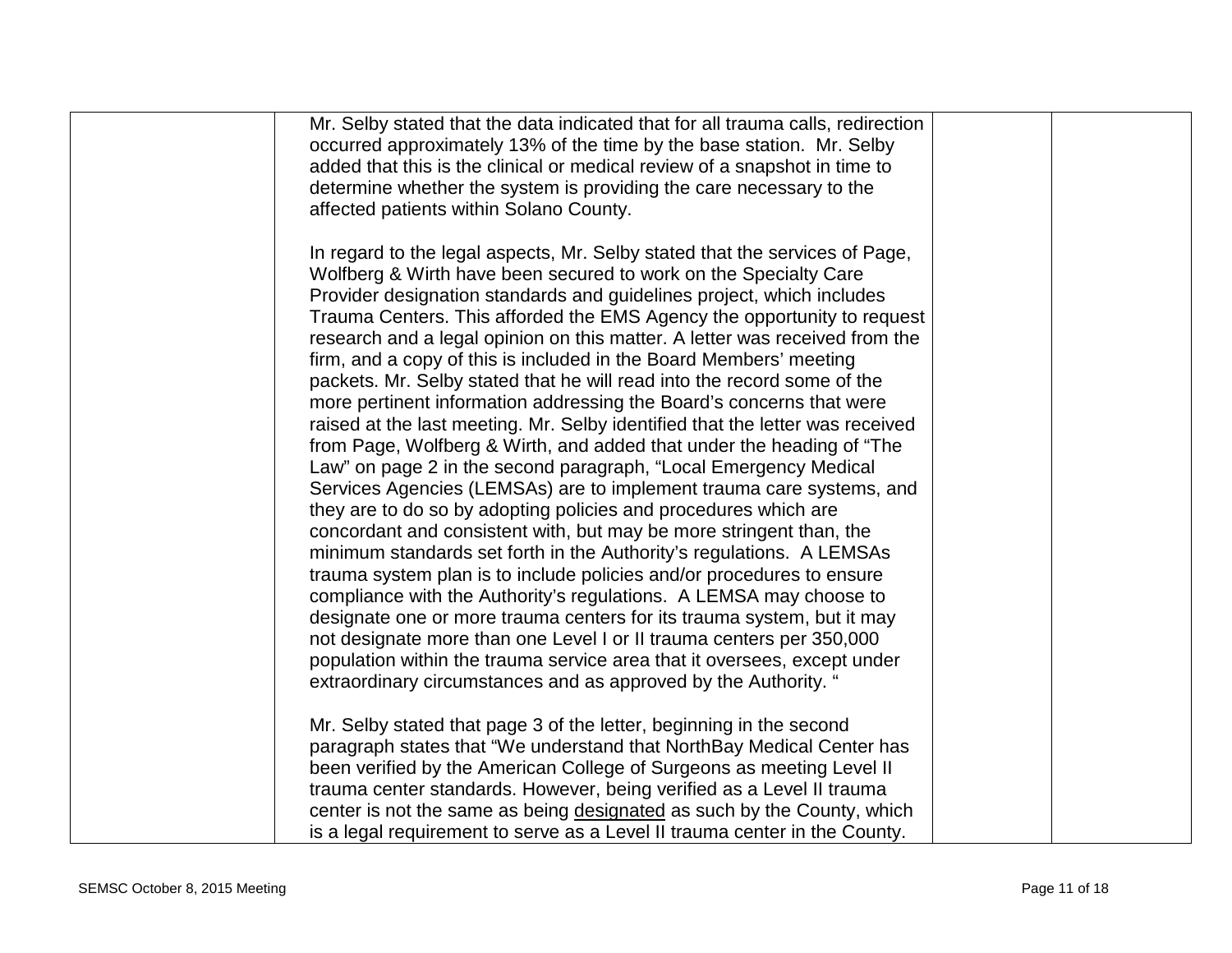| Since Solano County has a population of less than 700,000 pursuant to 22<br>California Code of Regulations (CCR), there can only be one Level II<br>trauma center in the County, unless SEMSC and the Authority conclude<br>that there are extraordinary circumstances that warrant otherwise. That<br>has not occurred. Pursuant to a competitive bidding process, Kaiser<br>Foundation Hospital was designated as the exclusive Level II trauma<br>center in the County."                                                                                                                                                                                                                                                                                                                                                                                                                                                                                                                                                                                                                                                                                                                                                                                                                                            |  |
|------------------------------------------------------------------------------------------------------------------------------------------------------------------------------------------------------------------------------------------------------------------------------------------------------------------------------------------------------------------------------------------------------------------------------------------------------------------------------------------------------------------------------------------------------------------------------------------------------------------------------------------------------------------------------------------------------------------------------------------------------------------------------------------------------------------------------------------------------------------------------------------------------------------------------------------------------------------------------------------------------------------------------------------------------------------------------------------------------------------------------------------------------------------------------------------------------------------------------------------------------------------------------------------------------------------------|--|
| Under the heading of Policy Considerations, Mr. Selby continued "Based<br>upon our review of relevant literature, there can be little debate that there<br>is a strong correlation between trauma center volume and outcomes for<br>trauma patients at high risk for adverse outcomes. This was recognized<br>by the California General Assembly when it enacted legislation requiring<br>that the Authority adopt regulations to ensure that trauma facilities receive<br>the number and type of trauma cases that are necessary to assure that<br>trauma facilities provide quality care to the trauma patients they receive.<br>SEMSC's policy requiring that trauma patients most likely require skills<br>best performed in a Level II trauma center be transported to such a center<br>is the most prudent exercise of its authority to ensure that the County's<br>Level II trauma center receives the number and type of trauma cases<br>necessary for its healthcare professionals to maintain their skills to ensure<br>quality care. To syphon off such patients by allowing them to be<br>transported to a closer lower level trauma center or other facility except for<br>overarching patient care considerations would manifestly frustrate and<br>circumvent the legislative and regulatory mandates." |  |
| The Conclusion reads "Both legal and policy considerations support<br>SEMSC's policy decisions set forth in SEMSC Policy Memorandum 6105.<br>SEMSC is required by statute and regulation to ensure that the County<br>Level II trauma center it has designated is competent to perform the skills<br>needed of patients who require trauma care for which a Level II trauma<br>center should be qualified to perform than lower level designated trauma<br>centers."                                                                                                                                                                                                                                                                                                                                                                                                                                                                                                                                                                                                                                                                                                                                                                                                                                                   |  |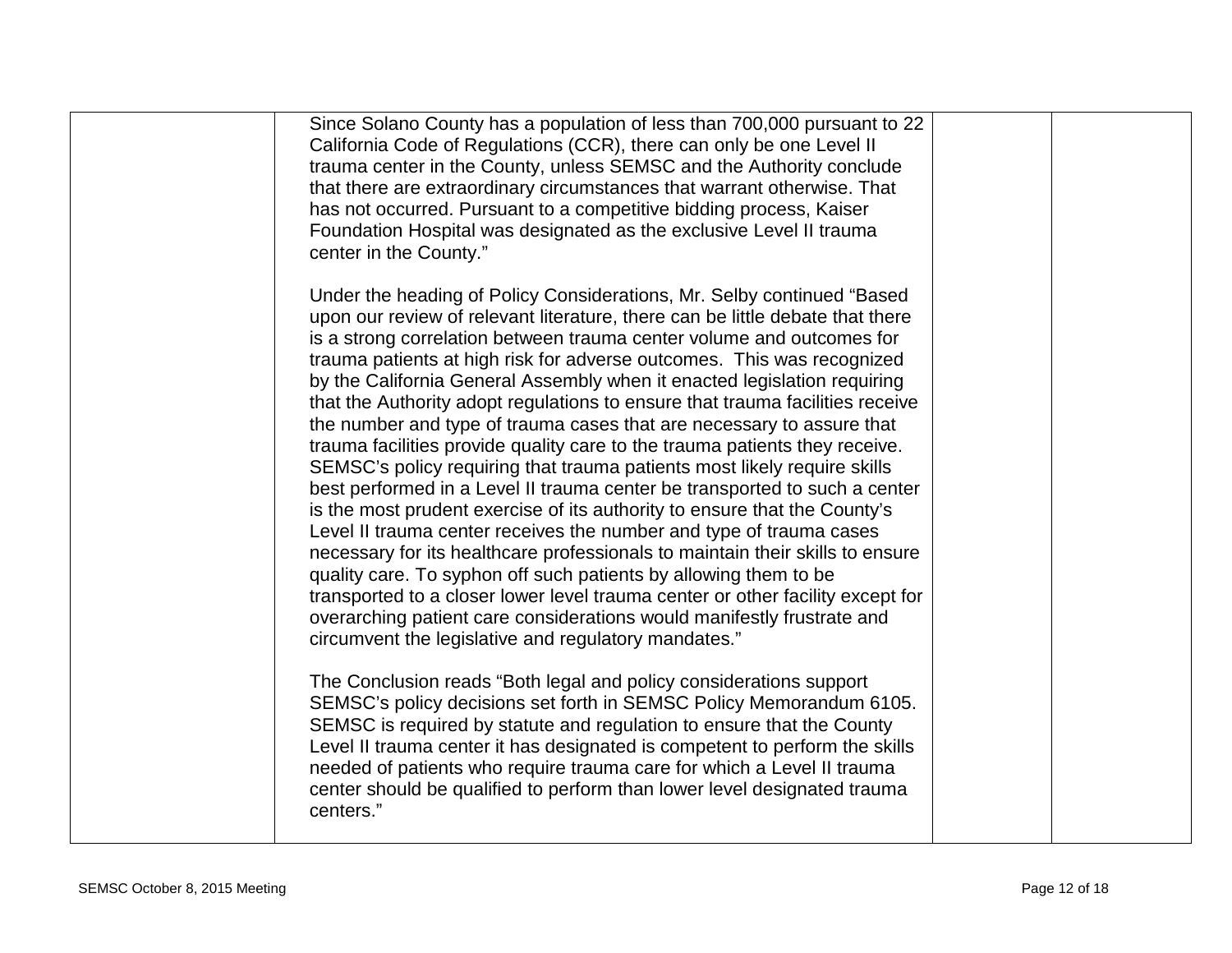| "To ensure its enhanced ability to perform such skills a Level II trauma<br>center needs a volume of patients whose conditions require the<br>performance of those skills. Without that volume, the repetition needed to<br>maintain those skills will be inadequate and the quality of care required by<br>such patients will likely suffer."                                                                                                                                                                                                                                                                                                                                                                                                                                                                                                                                                                                                                                                                                                                                                                                                                                                                                                                                                   |  |
|--------------------------------------------------------------------------------------------------------------------------------------------------------------------------------------------------------------------------------------------------------------------------------------------------------------------------------------------------------------------------------------------------------------------------------------------------------------------------------------------------------------------------------------------------------------------------------------------------------------------------------------------------------------------------------------------------------------------------------------------------------------------------------------------------------------------------------------------------------------------------------------------------------------------------------------------------------------------------------------------------------------------------------------------------------------------------------------------------------------------------------------------------------------------------------------------------------------------------------------------------------------------------------------------------|--|
| Board Member Keen inquired whether EMS staff has a breakdown of<br>which cities the patients were coming from in the 90-Day Trauma Study<br>that was conducted. Staff reported that approximately 55% of the trauma<br>patients were from Vallejo, and Fairfield had the second highest<br>percentage of trauma patients during the study period. Mr. Selby added<br>that Vallejo patients are being diverted from John Muir Medical Center<br>(JMMC) in Walnut Creek to NorthBay Medical Center (NBMC) in Fairfield.<br>Board Member Keen indicated that these redirections for Vallejo patients<br>seem to support having another Level II Trauma Center in Fairfield. Mr.<br>Selby clarified that under normal circumstances, the Trauma Triage<br>Algorithm dictates that if trauma patients from Vallejo require a higher<br>level of care than what a Level III facility can provide, these patients are<br>supposed to be taken to JMMC. It was added that the Trauma Triage<br>Algorithm for south county, which covers Vallejo and Benicia, identifies the<br>designated Level II Trauma Center as JMMC in Walnut Creek. Mr. Selby<br>stated that in the case of Benicia trauma patients, it always makes sense<br>to go to JMMC. However, for Vallejo patients, the trauma destination |  |
| depends on which part of the city they are coming from. Mr. Selby added<br>that to direct Vallejo patients needing a higher level of trauma care to<br>Vacaville would be inappropriate. Walnut Creek is virtually equidistant to<br>Fairfield from many points in Vallejo. There are however, a few areas in<br>Vallejo that are much closer to Fairfield while there are also areas in the<br>southern portion of Vallejo that are closer to Walnut Creek.<br>Board Member Keen asked whether this particular discussion is about                                                                                                                                                                                                                                                                                                                                                                                                                                                                                                                                                                                                                                                                                                                                                              |  |
| having another Level II Trauma Center in County in Fairfield (NBMC),<br>versus an out-of-county one in Contra Costa (JMMC).                                                                                                                                                                                                                                                                                                                                                                                                                                                                                                                                                                                                                                                                                                                                                                                                                                                                                                                                                                                                                                                                                                                                                                      |  |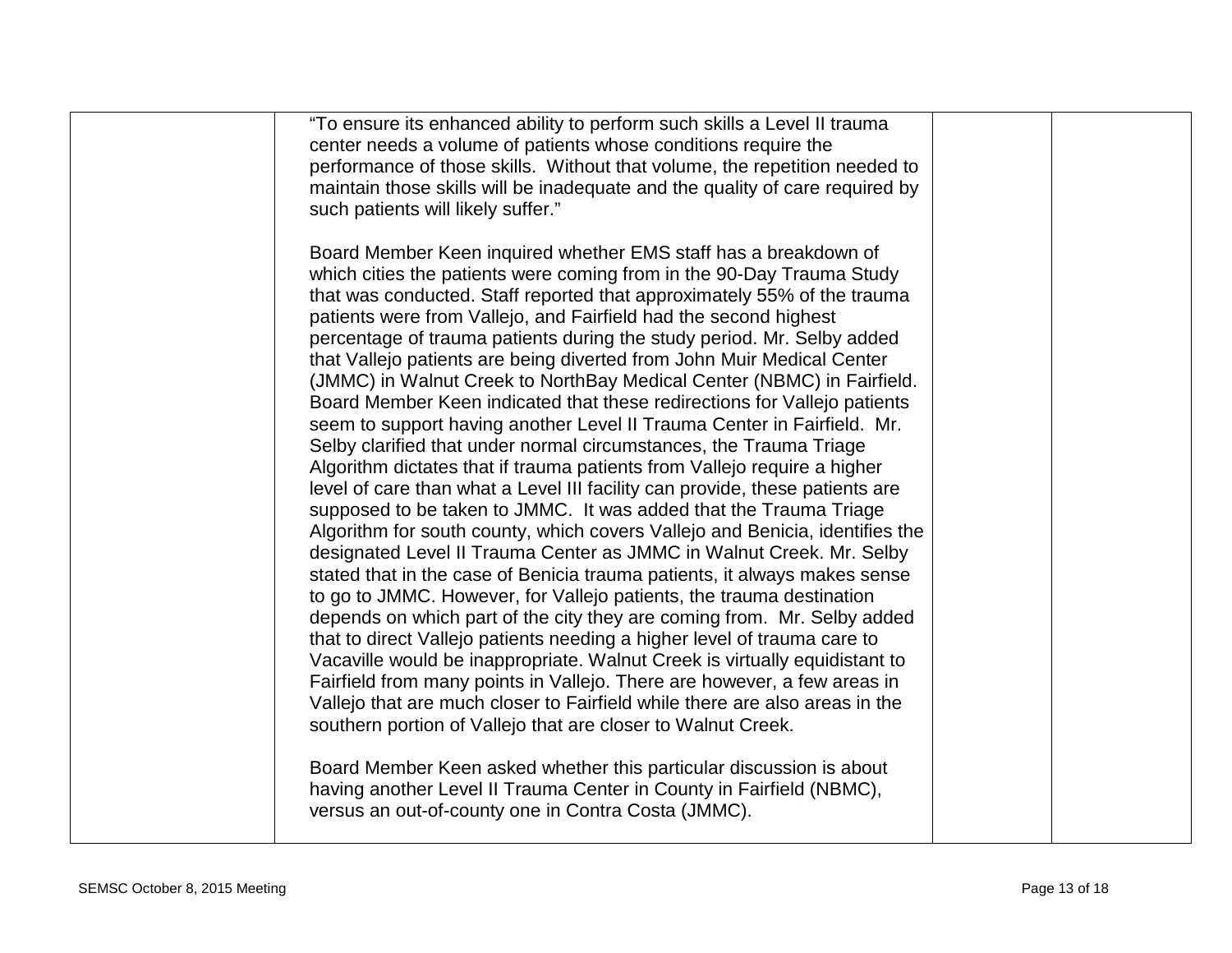| Mr. Selby replied that in the simple terms, this is correct. It was added      |  |
|--------------------------------------------------------------------------------|--|
| that the question that was raised at the April meeting was that NBMC is an     |  |
| American College of Surgeons (ACS) verified Level II Trauma Center but         |  |
| the County is not making use of this resource because they are not             |  |
| designated and cannot be used as a Level II Trauma Center by the EMS           |  |
| system. Staff was then directed to research the medical, clinical, and legal   |  |
| implications to determine whether there were extraordinary circumstances       |  |
| that would afford us the opportunity to designate a second Level II Trauma     |  |
| Center outside of the current regulations established by the State of          |  |
| California. The data reviewed does not support the patient volume to           |  |
| warrant extraordinary circumstances, and the legal opinion received            |  |
| indicates that the system, as it was established is what SEMSC should          |  |
| continue to support due to the lack of extraordinary reasons to designate a    |  |
| second in-county Level II Trauma Center. Large volumes of Level II             |  |
| trauma patients for instance, could be considered extraordinary                |  |
| circumstances to designate a second in-county Level II Trauma Center.          |  |
| The volume of traffic, as mentioned by the EMS Medical Director during         |  |
| his report is what keeps the skill set of the medical professionals current.   |  |
| Board Member Keen further inquired if having the trauma patients from          |  |
| Vallejo and Fairfield diverted to a Level II facility in Fairfield would be    |  |
| preferable to having them taken to Walnut Creek, in the interest of the        |  |
| patients. Board Member Keen asked why these patients would be taken            |  |
| out of the county instead of being taken to an in-county facility. Mr. Selby   |  |
| responded that Benicia is actually closer to Walnut Creek and it makes         |  |
| more sense for those trauma patients to go to JMMC. While keeping these        |  |
| patients in County may be more preferable from the perspective of data         |  |
| sharing, these patients are closer to the out-of-county Level II facility, and |  |
| will likely get to the hospital sooner if they are taken to JMMC.              |  |
| Furthermore, past discussions with the former Fire Chief of Benicia            |  |
| indicated that most Benicia residents preferred going to JMMC versus an        |  |
| in-county facility. Mr. Selby added that from Vallejo's perspective, Board     |  |
| Member Keen is correct.                                                        |  |
|                                                                                |  |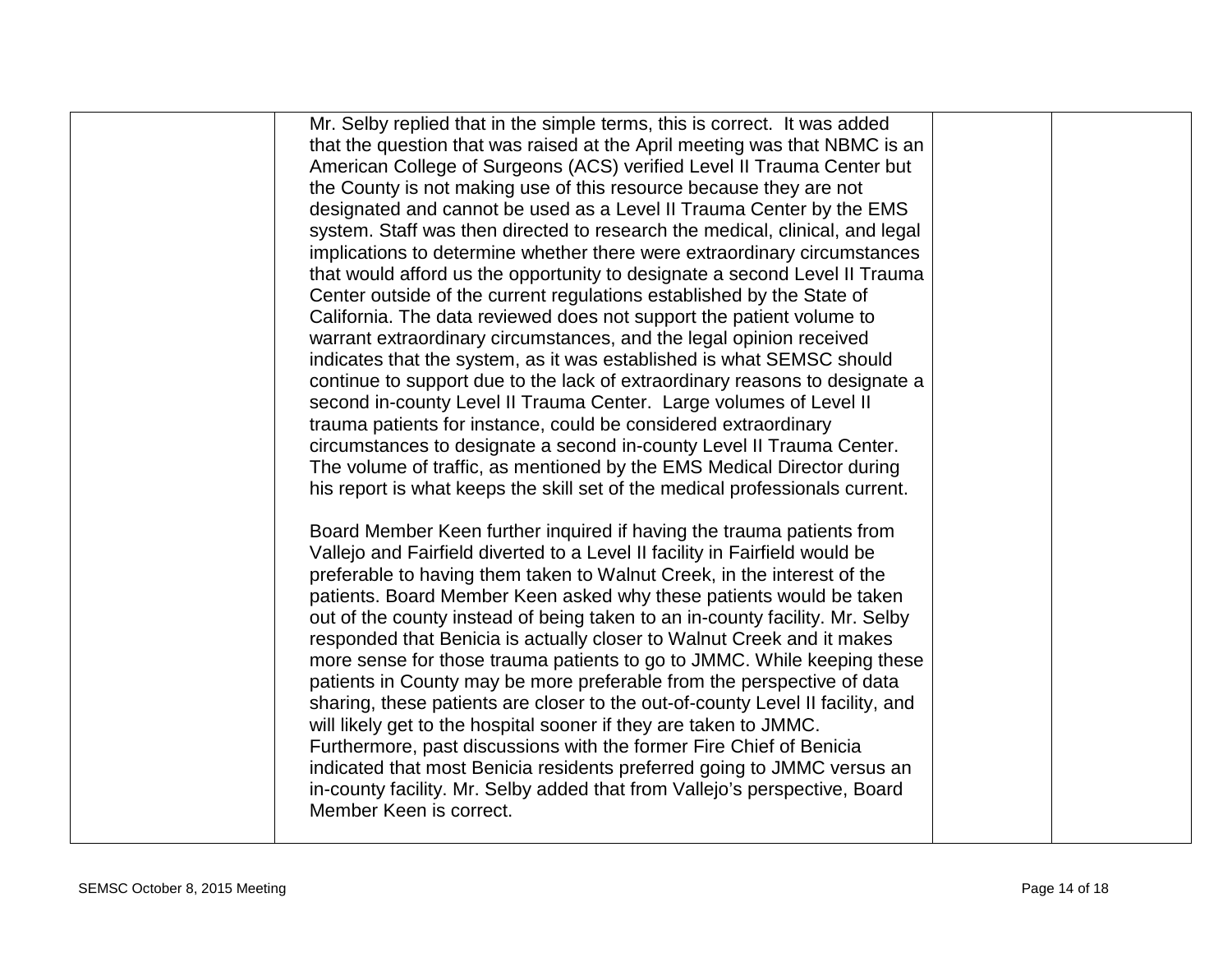| However, the volume of trauma traffic is not high enough to warrant an<br>exemption from the California Emergency Medical Services Authority<br>(EMSA). Designating another Level II Trauma Center will require<br>demonstrating the existence of extraordinary circumstances to receive a<br>special dispensation from EMSA. It was added that while it may be<br>beneficial for Vallejo residents to designate NBMC as a second Level II<br>Trauma Center, according to the law as it is currently written, and<br>according to the research that staff completed, it seems clear that the<br>State will likely not approve such a request even if SEMSC makes the<br>request to EMSA.                                                                                                                                                                                                                                                                                                                                                                                                                                                                                                                                                       |  |
|------------------------------------------------------------------------------------------------------------------------------------------------------------------------------------------------------------------------------------------------------------------------------------------------------------------------------------------------------------------------------------------------------------------------------------------------------------------------------------------------------------------------------------------------------------------------------------------------------------------------------------------------------------------------------------------------------------------------------------------------------------------------------------------------------------------------------------------------------------------------------------------------------------------------------------------------------------------------------------------------------------------------------------------------------------------------------------------------------------------------------------------------------------------------------------------------------------------------------------------------|--|
| Board Member Djavaherian inquired whether this matter would fall under<br>the category of patient care being affected, and; if SEMSC determines that<br>Level II trauma patients can go to Fairfield if patients are closer to this<br>facility, whether SEMSC still has to go to the State for approval, or if this<br>matter falls under local jurisdiction. County Counsel replied that the<br>SEMSC Board has designated Kaiser Vacaville as a Level II Trauma<br>Center, and so the Board cannot then decide to send Level II trauma<br>patients to Fairfield, unless NBMC is also designated as a Level II facility.<br>County Counsel added that in terms of extraordinary circumstances<br>required by law, the standards are very high. Staff can perform an<br>evaluation and inform the SEMSC Board what those extraordinary<br>circumstances are, and that perhaps Board Member Watson would know<br>about situations where the State has approved the designation of two<br>Level II Trauma Centers and characterized the decision as extraordinary<br>circumstances. However, based on the available information, County<br>Counsel does not think there is enough to request exemption based on<br>extraordinary circumstances. |  |
| Board Member Watson stated that he is only aware of one situation<br>wherein the EMSA Director took the decision to the EMS Commission,<br>and he believes it was in El Dorado County, and he was the Director at the<br>time.                                                                                                                                                                                                                                                                                                                                                                                                                                                                                                                                                                                                                                                                                                                                                                                                                                                                                                                                                                                                                 |  |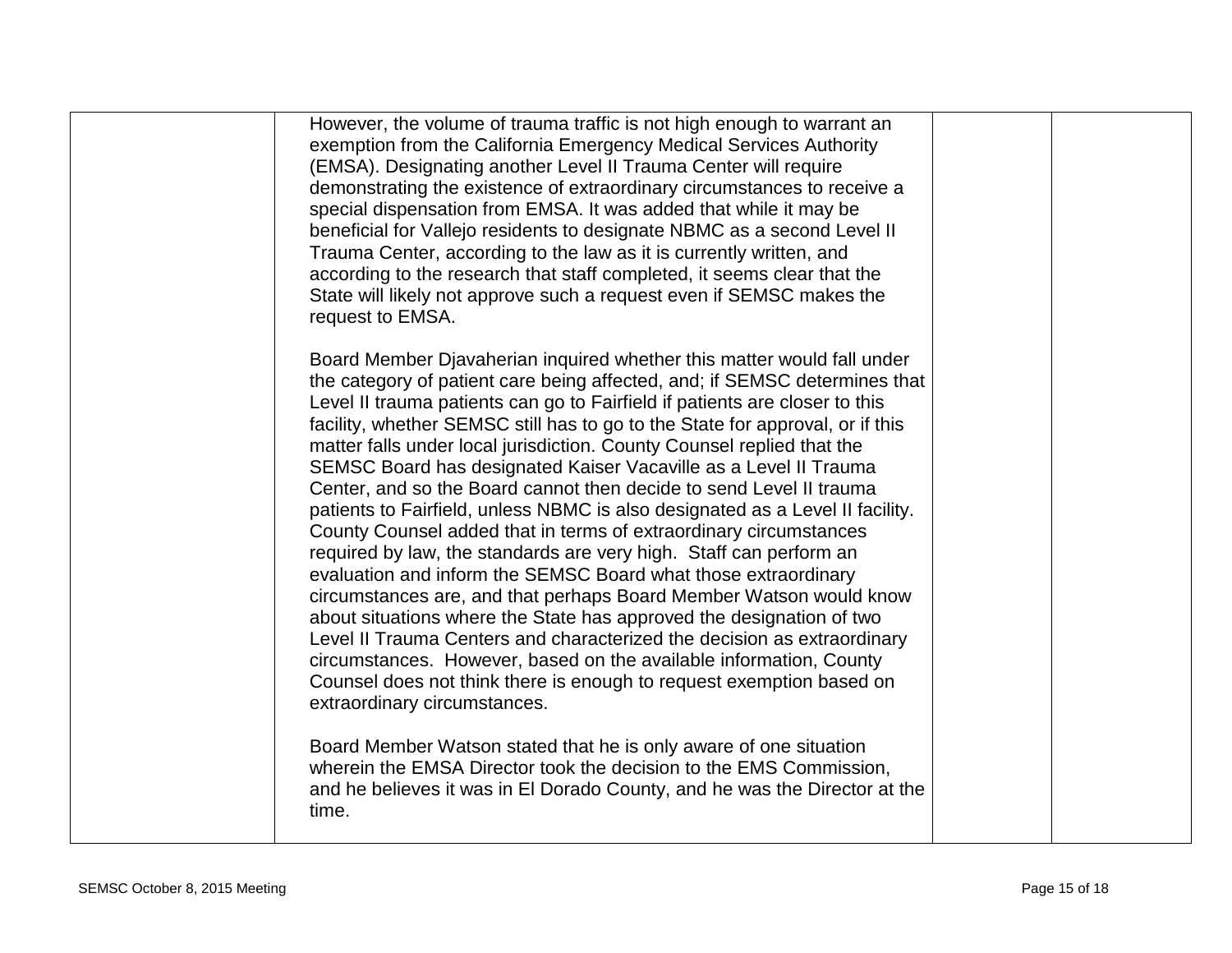| It was approved but Board Member Watson does not recall what the exact<br>circumstances were at the time, but it could have been the distance<br>between one part of the county to the other part of the county.<br>Board Chair Corsello directed staff to research what is the measurement<br>of extraordinary circumstances, where or when it has been considered,<br>and what was the process. Board Chair Corsello added that when she<br>took over chairmanship of SEMSC, the Board was in the middle of active<br>litigation on whether they protected the exclusive rights of an agreement<br>that the Board awarded. Board Chair Corsello added that she wanted to<br>avoid a similar situation where the Board is again at risk of potential legal<br>challenges. Board Chair Corsello stated that the Board must ensure that<br>they understand the legal consequences thoroughly before they entertain<br>this idea. Therefore more information is required in this matter.<br>Board Member Djavaherian stated that the reason he brought this matter<br>up a few months ago is that his understanding is there was a tremendous<br>amount of confusion in the paramedic community about what is right for<br>the patient versus what is legally correct. Board Member Djavaherian<br>asked Medic Ambulance to speak on this aspect, and see if the Board and<br>staff need to spend more time on this issue. Mr. Pierson of Medic<br>Ambulance stated that as a provider, there is confusion and some issues<br>do exist because the general public is told that there are two Level II<br>Trauma Centers in the county. There is some liability on the part of Medic<br>Ambulance on the cities that are affected, particularly for Vallejo and<br>Fairfield where the majority of the county's population reside. They have<br>been asked why their ambulances are bypassing a capable Level II<br>Center to go to Vacaville. Mr. Pierson added however, that it seems the<br>issue now is an overabundance of resources, and this is very far from<br>where Solano County was a mere eight years ago. Solano County | patients are getting high quality care when it comes to STEMI, stroke, and<br>trauma care. |  |  |  |
|------------------------------------------------------------------------------------------------------------------------------------------------------------------------------------------------------------------------------------------------------------------------------------------------------------------------------------------------------------------------------------------------------------------------------------------------------------------------------------------------------------------------------------------------------------------------------------------------------------------------------------------------------------------------------------------------------------------------------------------------------------------------------------------------------------------------------------------------------------------------------------------------------------------------------------------------------------------------------------------------------------------------------------------------------------------------------------------------------------------------------------------------------------------------------------------------------------------------------------------------------------------------------------------------------------------------------------------------------------------------------------------------------------------------------------------------------------------------------------------------------------------------------------------------------------------------------------------------------------------------------------------------------------------------------------------------------------------------------------------------------------------------------------------------------------------------------------------------------------------------------------------------------------------------------------------------------------------------------------------------------------------------------------------------------------------------------------------------------------------------------------|--------------------------------------------------------------------------------------------|--|--|--|
|                                                                                                                                                                                                                                                                                                                                                                                                                                                                                                                                                                                                                                                                                                                                                                                                                                                                                                                                                                                                                                                                                                                                                                                                                                                                                                                                                                                                                                                                                                                                                                                                                                                                                                                                                                                                                                                                                                                                                                                                                                                                                                                                    |                                                                                            |  |  |  |
|                                                                                                                                                                                                                                                                                                                                                                                                                                                                                                                                                                                                                                                                                                                                                                                                                                                                                                                                                                                                                                                                                                                                                                                                                                                                                                                                                                                                                                                                                                                                                                                                                                                                                                                                                                                                                                                                                                                                                                                                                                                                                                                                    |                                                                                            |  |  |  |
|                                                                                                                                                                                                                                                                                                                                                                                                                                                                                                                                                                                                                                                                                                                                                                                                                                                                                                                                                                                                                                                                                                                                                                                                                                                                                                                                                                                                                                                                                                                                                                                                                                                                                                                                                                                                                                                                                                                                                                                                                                                                                                                                    |                                                                                            |  |  |  |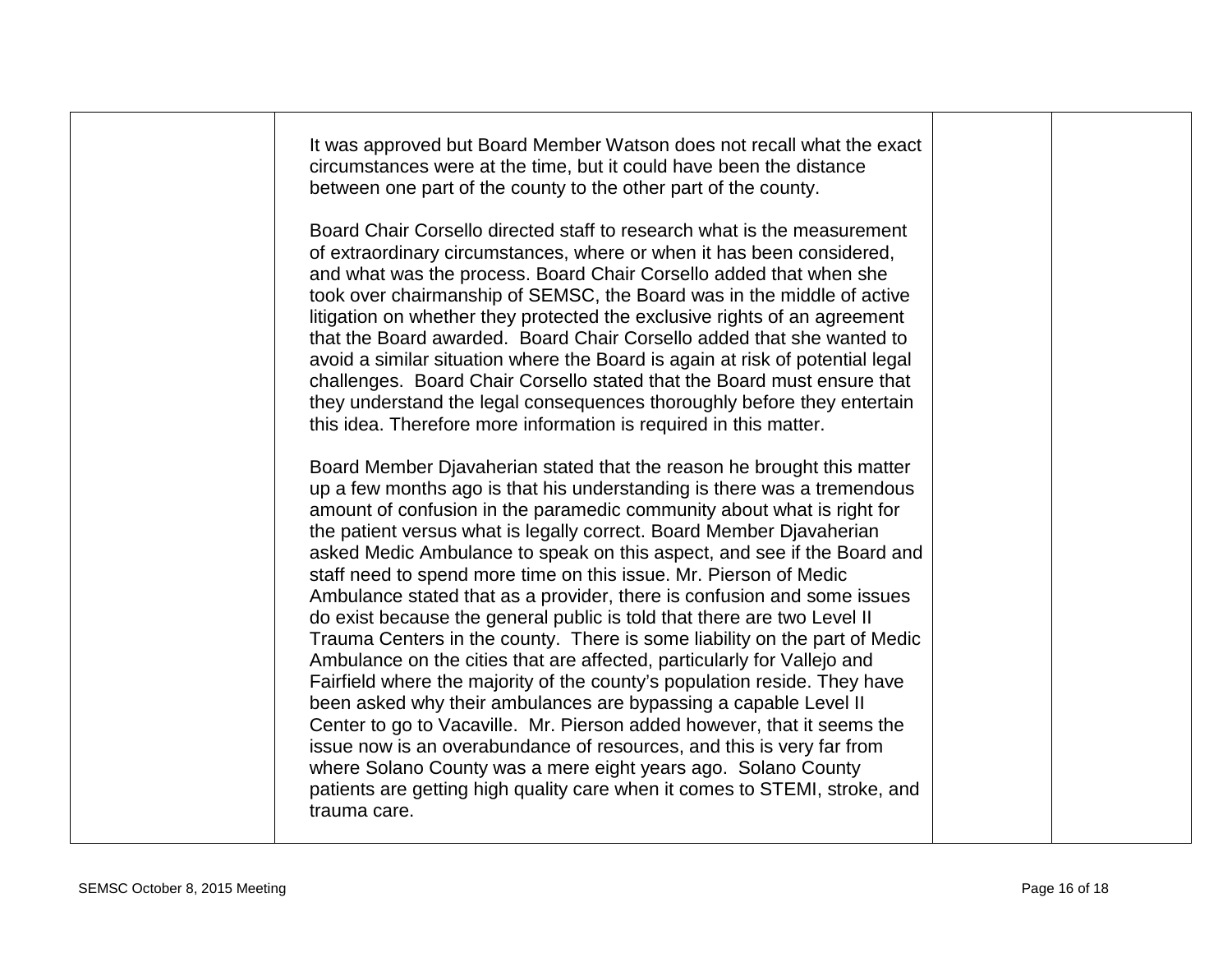| Mr. Pierson added that he would have liked the 90-Day study to have                                                                                        |  |
|------------------------------------------------------------------------------------------------------------------------------------------------------------|--|
| identified the final hospital destination as well as outcomes for those<br>trauma alerts that were diverted to make the data more meaningful. This         |  |
| may also help answer the question of whether patients from Solano                                                                                          |  |
| County are really suffering if they go to JMMC. Mr. Pierson stated that                                                                                    |  |
| there may be a lot more discussion that needs to be done on this matter.                                                                                   |  |
| County Counsel responded by encouraging the Board to consider this                                                                                         |  |
| matter, while also reminding them that SEMSC designated Kaiser                                                                                             |  |
| Vacaville as the Level II Trauma Center. County Counsel reiterated what                                                                                    |  |
| Board Chair Corsello stated, that there can be liability issues with not                                                                                   |  |
| following that designation. The Board may be opening itself to litigation                                                                                  |  |
| because SEMSC awarded the Level II Trauma Center designation to                                                                                            |  |
| Kaiser through a Request for Proposal (RFP) process. County Counsel                                                                                        |  |
| further stated that unless the Board finds extraordinary circumstances at<br>the next meeting, with staff providing the Board with the definition of those |  |
| circumstances to the best of their ability, she would discourage the Board                                                                                 |  |
| from simply allowing paramedics to take Level II patients to the Fairfield                                                                                 |  |
| facility. It was added that there is a process that the Board needs to                                                                                     |  |
| follow, and staff will provide information on what that process is at the next                                                                             |  |
| meeting.                                                                                                                                                   |  |
| Board Member Rusch pointed out that Kaiser Vacaville was designated as                                                                                     |  |
| a Level II Trauma Center, and that patient volume drives designation. The                                                                                  |  |
| more the patient volume is diluted, the less the trauma centers can                                                                                        |  |
| maintain their skills. This is when the 350,000 population catchment area                                                                                  |  |
| comes into play. There really should be only one Level II per catchment                                                                                    |  |
| area so that the designated trauma center can have the best skills to take                                                                                 |  |
| care of these patients, and this is the overriding concern. Board Member<br>Rusch added that prior to Kaiser Vacaville's designation, JMMC was the         |  |
| designated out-of-county Level II Trauma Center. Hence, the distance is                                                                                    |  |
| much shorter now with a Level II in the county. Board Member Rusch                                                                                         |  |
| stated that she does not want the Board to lose sight of the dilution of the                                                                               |  |
| volume.                                                                                                                                                    |  |